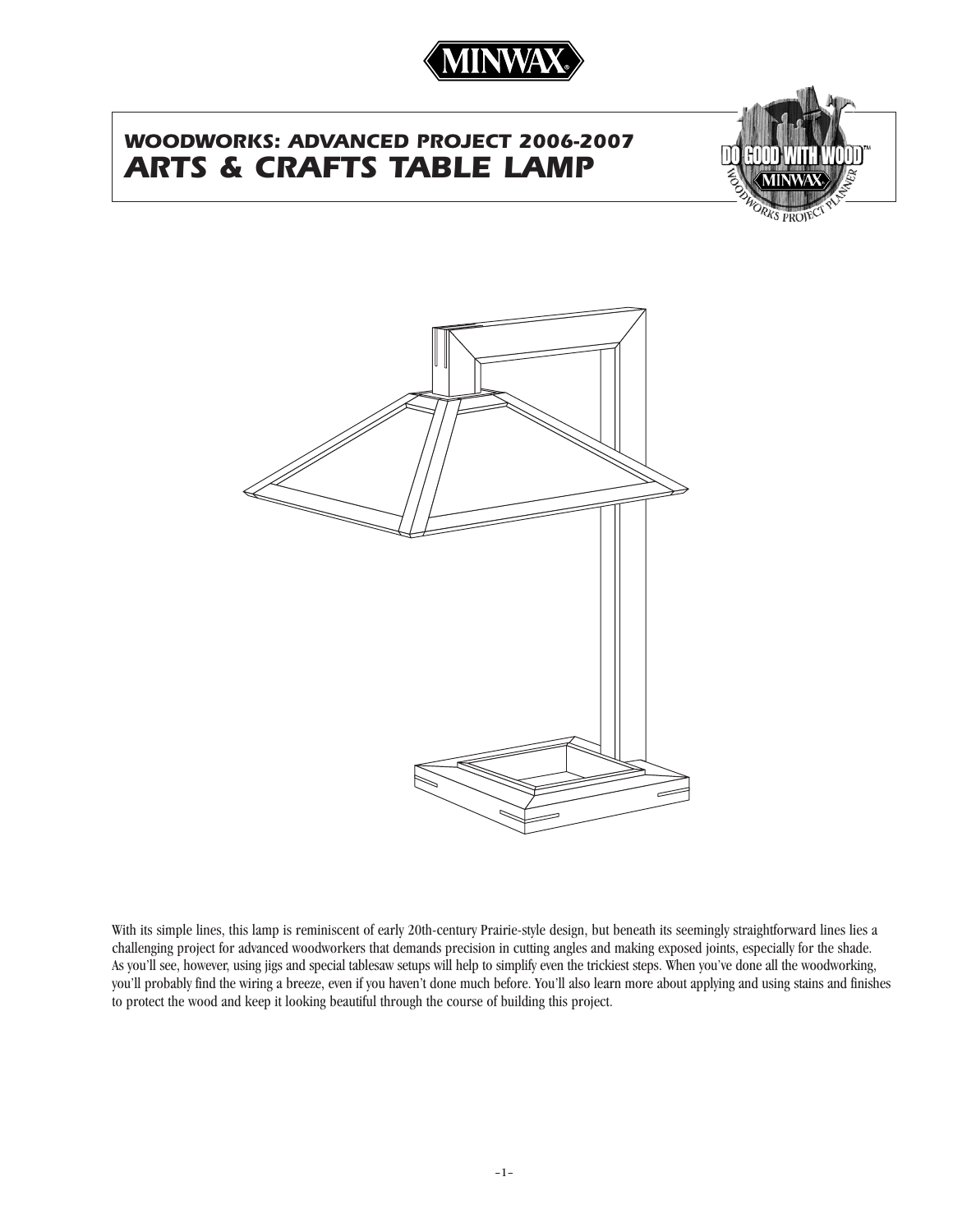### *TOOLS REQUIRED*

#### **Power Tools**

- Tablesaw with rip/crosscut blade and dado blade
- Router with 1/4" router guide bushing and 1/4" straight cutting bit
- Jigsaw

#### **Miscellaneous**

- Pencil
- Tape measure
- Felt-tipped marker
- Safety glasses
- Carpenter's glue
- 120, 150 and 220-grit sandpaper
- Clean, lint-free cloths
- Respirator
- Double-sided tape

### *SHOPPING LIST*

| <b>Item</b>                 | <b>Quantity</b> |
|-----------------------------|-----------------|
| 8/4 cherry                  | 3 bd. ft.       |
| 4/4 cherry                  | 3 bd. ft.       |
| Electrical parts, see below |                 |
| Stained glass, see below    |                 |

### *CUTTING LIST*

| Overall Dimensions: $22-1/2$ "H x $41-1/2$ "W x $17$ "D |                      |      |                                          |
|---------------------------------------------------------|----------------------|------|------------------------------------------|
| Key                                                     | Part                 | Pcs. | <b>Dimensions</b>                        |
| A                                                       | <b>Base sides</b>    | 4    | $1-1/8$ " x $1-1/2$ " x $9-1/4$ "        |
| B                                                       | Base lip             | 4    | 5/16" x 1-3/8" x 6-5/16"                 |
| $\overline{\mathfrak{c}}$                               | Arm (vertical)       | 1    | $1 - 1/2$ " x $1 - 1/2$ " x $22 - 1/2$ " |
| $\overline{\text{D}}$                                   | Arm (horizontal)     | 1    | $1-1/2$ " x $1-1/2$ " x $10-3/4$ "       |
| E                                                       | Arm (end)            | 1    | $1 - 1/2$ " x $1 - 1/2$ " x $3$ "        |
| F                                                       | Vertical cover plate | 1    | $7/16$ " x 1-1/8" x 21"                  |
| G                                                       | Upper cover plate    | 1    | $7/16$ " x 1-1/8" x 9"                   |
| H                                                       | End cover plate      | 1    | $7/16$ " x 1-1/8" x 2"                   |
| Ī                                                       | Shade hangers        | 2    | $3/8$ " x 2-1/2" x 2-1/2"                |
| K                                                       | Shade sides          | 8    | $3/4$ " x 1" x 10-1/2"                   |
| L                                                       | Shade tops           | 4    | $3/4$ " x 1" x 12"                       |
| M                                                       | Shade bottoms        | 4    | $3/4$ " x 1" x 15-1/2"                   |
| N                                                       | <b>Splines</b>       | 8    | $1/8$ " x 2" x 3-1/2"                    |

Recommended Wood: Cherry Alternate Wood: Mahogany

### *WOOD FINISHING PRODUCTS*

#### **Recommended Finish**

- Prep: Minwax® Pre-Stain Wood Conditioner (if using soft or porous wood)
- Stain: Minwax® Gel Stain Cherry (or your choice of any of the 8 Minwax® Gel Stain colors)
- Finish: Minwax® Fast-Drying Polyurethane Semi-Gloss
- Gloves for finishing
- Mineral spirits (for oil-based stains and finishes)
- Water-filled metal container with tightfitting lid (for oil-based stains and finishes waste materials)
- Minwax® Wood Finish™ Stain Brush or other good quality, natural-bristle brush (for oil-based stains and finishes)

### *MATERIAL LIST*

#### **Glass**

| $ $ Kev $ $ | Part          | <b>Pcs.</b> Dimensions     |
|-------------|---------------|----------------------------|
|             | Stained glass | $1/8$ " x 12-1/4" x 6-1/8" |

#### **Electrical**

| Key                     | Part               | Pcs.           | <b>Dimensions</b>             |
|-------------------------|--------------------|----------------|-------------------------------|
| $\overline{Q}$          | Lamp cord and plug | 1              | 18 g. 8 ft. long              |
| $\overline{\mathbf{R}}$ | Rotary line switch | 1              |                               |
| S                       | <b>Bushing</b>     | 1              | 1/8" ips, female bushing      |
| T                       | Steel pipes        | 2              | $1/8$ " ips, $10$ " long      |
| $\overline{U}$          | Couplings          | 3              | 1/8" ips, female              |
| V                       | Steel pipe         | 1              | $1/8$ " ips, 9" long          |
| W                       | Armbacks (elbows)  | $\overline{2}$ | 90 degree, 1/2' ball, 1/8 ips |
| X                       | Nipple             | 1              | $1/8$ " ips, 5" long          |
| Y                       | Star lock washers  | 2              | $1/8$ " ips                   |
| Z                       | <b>Nuts</b>        | 3              | $1/8$ " hex nut               |
| AA                      | Keyless sockets    | 2              |                               |
| <b>BB</b>               | Cluster body       | 1              | $1-1/16$ " x $1-1/16$ "       |
| CC                      | Brass arms         | 2              | $3-1/2$ ", $1/8$ " ips        |
| DD                      | Wire nuts          | $\overline{2}$ | $9/16$ " x $5/16$ "           |

#### **Alternate Finish**

- Prep: Minwax® Pre-Stain Wood Conditioner (if using soft or porous wood)
- Stain: Minwax® Wood Finish™ Golden Oak Stain (or your choice of any of the 22 Minwax® Wood Finish™ Stain colors)
- Finish: Minwax® Fast-Drying Polyurethane Satin (Also available in aerosol)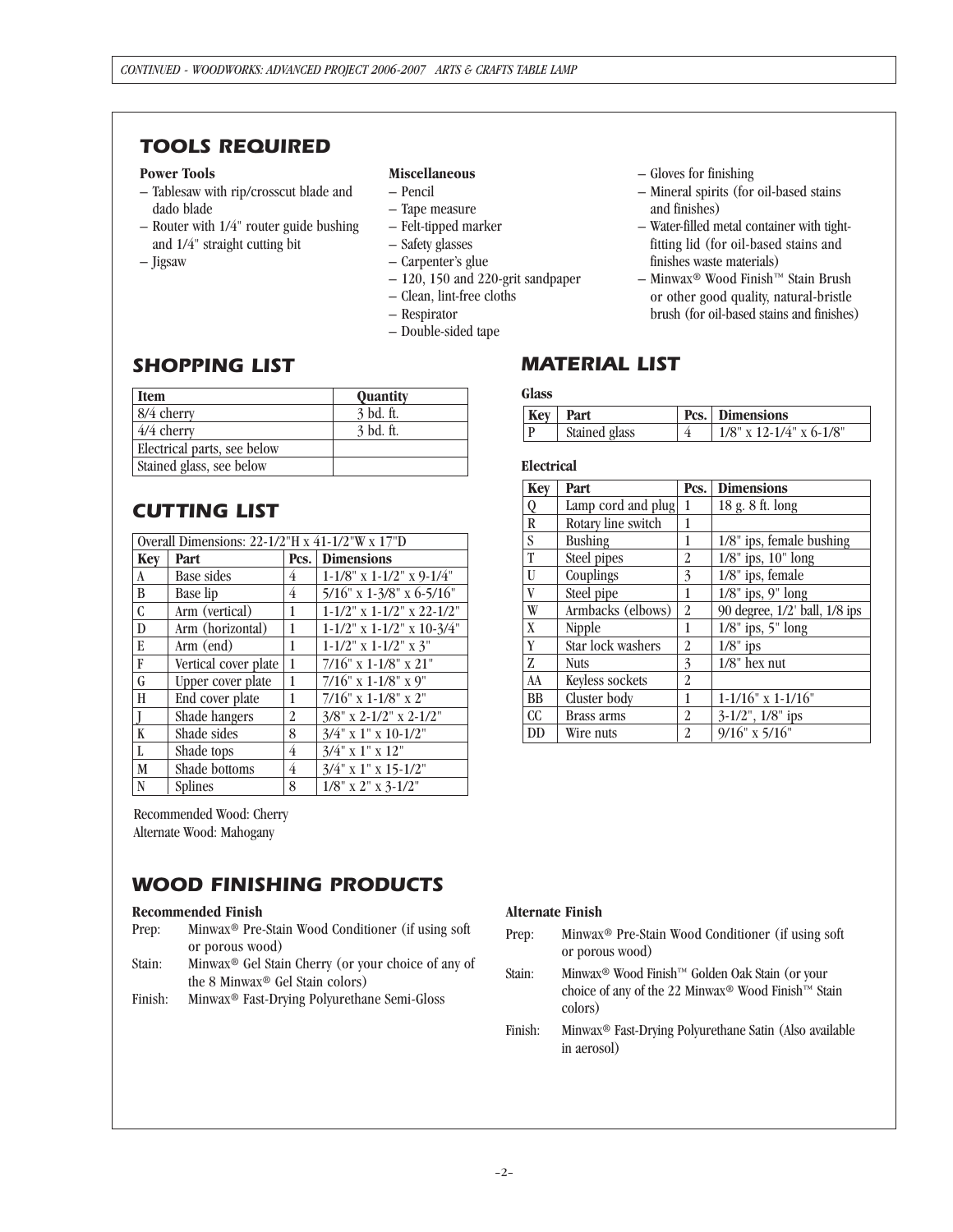### *BEFORE YOU BEGIN*

Good craftsmanship begins and ends with good work habits, so make the following steps part of your routine workshop practice. If you have any doubts or questions about how to proceed with a project, always discuss them with your instructor.

- Carefully and fully review plans and instructions before putting a tool to the project lumber.
- Work sensibly and safely. Wear safety goggles and the appropriate respirator whenever making sawdust or working with thinners or other solvents.
- At the end of every work session, clean up your shop area and put away all portable tools.

### *CUTTING AND ASSEMBLY PROCEDURE*

#### **Build the Shade Frame**

The shade is made of four identical frames. Use a stop block for all the cuts to ensure repeat accuracy.

**1.** Mill the 4/4 cherry board to the design thickness and rip the boards into 1" widths. Rough-cut three 12" pieces and one 18" piece for each of the four frames (K, L, M, Fig. 1). Cut enough parts to build an extra frame as a precaution and for setup purposes.

**2.** Attach a long auxiliary fence to your tablesaw's miter gauge. Consider adding an acrylic guard just as a reminder of where not to put your fingers.

**3.** Make a setup block for setting your miter gauge angles by cutting a 38-degree angle on one end and a 26-degree angle on the other. Use an accurate miter saw to cut the block.

**4.** Set the miter gauge to cut at 38 degrees. Miter both ends of the frame sides (K) and frame bottoms (M) to final dimensions. Miter just the left edge of the frame top (L). All these cuts can be made using one miter fence setting.

**5.** Cut the half-lap joint on the mitered end of each piece (Figs. 2 & 3). Use scrap wood to set the blade height and a stop block for each cut. You will need to rotate the miter gauge 38 degrees right and left of center to accomplish all the angles.

**6.** Dry-fit all the pieces together and mark the position of the half-lap on the right side of the frame top (Fig. 4) to determine the exact position of the top's second dado. Then cut the rest of the top half-laps.

*Woodworker's Tip: This piece is actually quite short in the finished shade, but it's much easier to make and hold on the saw if you start with a long piece of wood. Trim the excess length after the frame has been glued up.*

**7.** Glue each frame assembly together with small C-clamps. When the glue has set, cut off the waste on the top.

#### **Rabbet for the Glass**

**8.** Make a template out of 1/4" plywood to cut rabbets in each frame. Simply place a shade frame on the plywood, trace the interior and

mark lines 1/4" to the outside of the tracing lines. Cut to this line with a jigsaw. Keep the template 3" wide to support the router.

**9.** Rout the rabbet with a 1/4" straight bit and guide bushing (Figs. 3 & 5). Take several passes of to get the rabbet to full depth. Clean up the corners of the rabbet using a chisel.

*Woodworker's Tip: Use double-sided tape to secure the frame to the bench and template. Tuck frame scraps under the template for support.*

#### **Cut the Compound Miters**

**10.** Use the setup block to set the tablesaw miter fence to cut at 38 degrees and angle the blade to 26 degrees.

**11.** Place a frame, face side up, with the bottom against the fence. Cut the compound miter (Fig. 6), leaving a 5/8"-wide side (Fig. 3).

*Woodworker's Tip: To ensure a clean joint, make two passes. The first cut is just shy of the line. For the second cut, add a shim, such as a playing card, to the stop block. This will take just a whisker off for a super-clean edge.* 

**12.** Next, place the freshly cut side against the miter fence and adjust the angle so the uncut side is parallel to the blade. This should be approximately 76 degrees on the miter gauge. Then miter the second side.

**13.** With a beveled side against the fence, adjust the miter fence so the frame bottom is parallel to the blade. Reset the blade to 90 degrees; rip each bottom to 3/4"-wide (Fig. 7A). Reset the blade to 45 degrees and bevel the underside of the frame's bottom just up to the routed rabbets (Fig. 7B).

**14.** Remove the miter fence, flip the frame over onto its face and use the tablesaw fence to bevel the top (Fig. 7A). Leave a 3/8"-wide flat reveal at the top. The shade hanger (J) sits inside this reveal. Place the frame bottom against the tablesaw fence and rip each frame top at 90 degrees so each frame is identical.

**15.** Glue the four frames together using spring clamps. When dry, clean up the glue and sand.

#### **Cut the Glass and Shade Hangers**

**16.** Make a cardboard template 1/32" smaller than the frame opening. Mark this pattern on the glass using a felt-tipped marker.

**17.** Make a single scoring cut just inside one of the lines. Place the scored edge over the end of the bench and, with a gentle downward motion, snap the glass at the scored mark. Repeat until all the glass is cut. Be sure to wear gloves for this step. Freshly cut glass can be razor sharp.

*Woodworker's Tip: Minor adjustments to the glass shape can be made using an 800-grit waterstone. Do not use a grinder or power sander.* 

**18.** Cut the two shade hangers (J, Fig. 8). Make a simple crosscut jig (Fig. 9) to safely cut the 45-degree chamfers on the tablesaw. Trim the top hanger until it just fits inside the mitered top of the shade and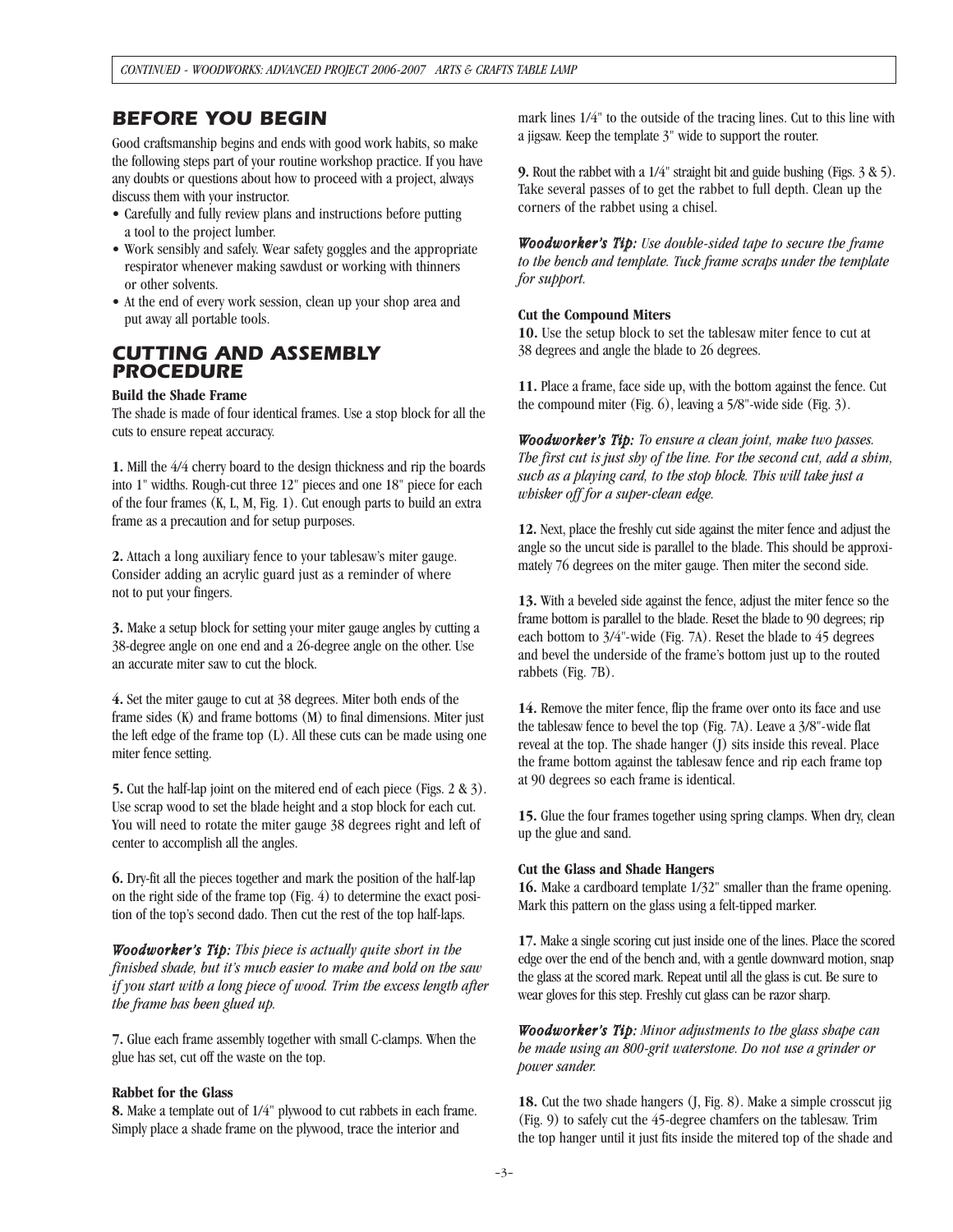flush with the top reveal. Drill a hole in the center of each hanger for the nipple  $(X)$ .

#### **Make the Base and Arm**

**19.** Mill 8/4 cherry to 1-1/2". Rip stock for the four base sides (A) to 1-1/8". Miter to the final dimension.

**20.** Glue up the base with a band clamp. After the glue dries, cut slots for the splines (N) on the tablesaw (Fig. 10) using a shop-made spline slot sled (Fig. 11). Glue in the splines and trim them flush when dry. Cut the reveal around the bottom of the base (Fig. 1).

**21.** Cut a notch in the back of the base (Fig. 1) with a dado blade.

**22.** Mill 4/4 cherry to 5/16"-thick stock and rip to 1-3/8" wide for base lip (B). Miter to fit inside the base, and glue.

**23.** Cut a 45" length of 1-1/2" x 1-1/2" cherry for arm assembly parts (C, D and E).

**24.** Cut a deep groove for the conduit in the center of one edge (Fig. 1).

**25.** Miter the arm assembly parts. To make clamping the miter easier, leave part E long until after the glue-up.

**26.** Cut the notch in the bottom of Part C (Fig. 1). Dry-fit the base and the vertical arm.

**27.** Drill two holes (Fig. 1, Detail. 2) for the screws that attach the base and arm. Drill a third hole for the lamp wire.

**28.** Glue the arm assembly one joint at a time. Leave the end piece extra-long for now, so there's room to attach the stepped block. Cut this piece to length after it's glued.

**29.** Cut the spline slots in the assembled upright, as in Step 20, and glue in the splines. Cut the spines and sand them flush.

**30.** Cut arm end (E) to final length.

**31.** Make cover plate F, G and H (Fig. 1, Detail 1) from a 40"-long strip of wood. Cut the rabbets so the cover plates fit snugly into the groove with hand pressure.

**32.** Miter the completed cover plates to fit the upright.

**33.** Sand the shade, base, upright and hangers to 220-grit and apply the finish. Refer to the STAINING & FINISHING section.

**34.** Install the stained glass in the shade. To hold the glass in place, rip 3/16" x 3/16" cherry stops on the tablesaw. Miter the stops to fit behind the glass and attach them with No. 19 x 1/2" brads (Fig. 7B).

**NOTE:** Install the glass after you stain and finish the shade.

#### **Assemble the Wiring Conduit**

We've wired this lamp the safest way possible using metal conduit to protect the wires. The lamp cord has a polarized plug for safety and an add-on power switch for simplicity.

**35.** Cut two 10" pieces from the end of lamp cord (Q) and set aside for wiring the sockets later.

**36.** Feed the lamp cord through the hole in the upright. Assembling the conduit is just a matter of screwing Parts S through X together and feeding the wire as you go (Fig. 12). Don't overly tighten the two armbacks (W) as they can cut through the cord insulation. Make sure several inches of cord feed past the end of the nipple (X).

*Woodworker's Tip: Reverse twist the cord before screwing on the last armback so the wire is not wound in the conduit.* 

**37.** Lay the conduit into the upright base/arm assembly.

#### **Complete the Wiring**

**38.** Screw the two arms (CC, Fig. 13) into the cluster (BB). **IMPORTANT:** Make sure the wire nuts are rated to join three 18-gauge wires.

**39.** Feed 10" of lamp cord from the cluster through each arm.

**40.** Wire the sockets (AA, Fig. 14). Strip 5/8" of insulation from each wire end and wrap the bare wire three-quarters of the way around the screw.

**41.** It's standard practice in lamp wiring that the neutral wire is marked. Our wire was marked with ribbing on the insulation. Other manufacturers may use different colored insulation or a colored strand in the wire itself. No matter how it's marked, you can always tell the neutral wire; it's the one that comes off the wide blade on the plug.

**42.** Attach the rotary switch (R) to the cord (Fig. 15). Cut the hot wire, lay both wires through the switch, snap on the cover and screw it down. Small metal prongs penetrate the insulation and complete the switch circuit.

**43.** Attach the shade to the upright (Fig. 16).

**44.** Twist wire nuts on the three neutral wires and the three hot wires (DD, Fig. 13). Take care that all the copper wire strands are in the wire nuts. Push the wires into the cluster and screw on the cap.

### *FINAL ASSEMBLY*

#### **Attach the Base**

**45.** Screw the base onto the uprights. Check with a square to make sure the arm seats 90 degrees to the tabletop. If needed, pare the base slot with a chisel to adjust the fit. Plug the screw holes with 3/8" cherry plugs and sand them flush. After you stain and finish add self-adhesive felt pads to the bottom and you're done!

#### **Attach the Shade**

**46.** See Fig. 16. Screw the hex nut onto the nipple until it's just below the surface of the arm. Install the cover plates.

**47.** Screw the upper shade hanger to the arm. To determine where to place the screw holes, fit the upper shade hanger upside down over the conduit. Draw the outline of the arm end onto the hanger. Remove the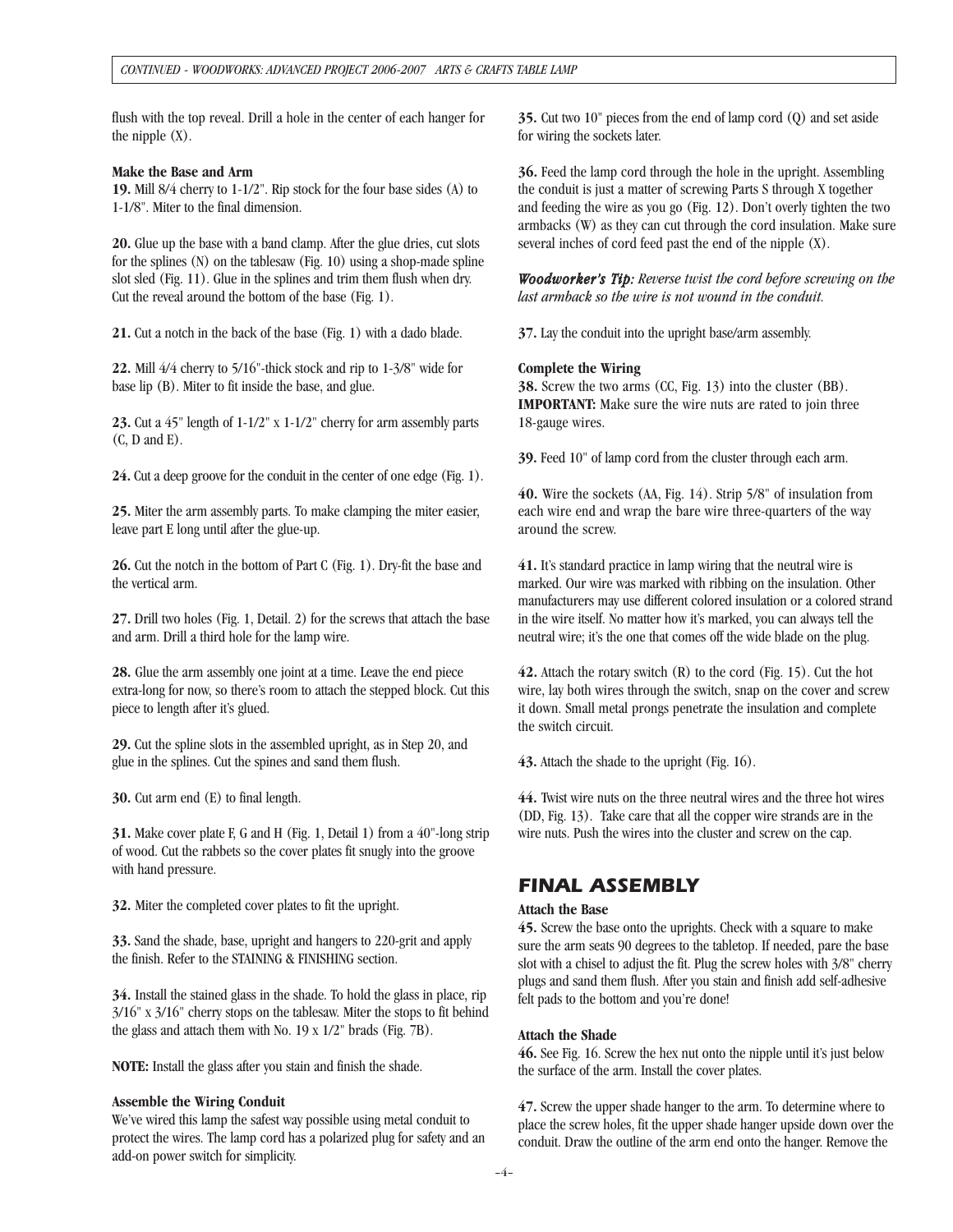hanger, and countersink and drill three holes for the screws. Drill pilot holes into the arm end to prevent splitting.

**48.** Set the shade on the upper shade hanger and place the lower hanger over the nipple. Tighten nut A and its washer onto the threaded conduit. Install nut B and washer about halfway down the nipple. Thread the lamp socket cluster onto the nipple. Stop when the nipple reaches just inside the cluster. Back off nut B to lock the socket cluster in place.

### *STAINING AND FINISHING*

*Woodworker's Tip: Though you may be tempted to cut short your sanding, preparation and application time, don't do it. These tasks are very important steps in obtaining a high-quality finish. Remember, it is the finish, just as much as the fit and smoothness of the parts that will have great bearing on how people judge your craftsmanship. To ensure an excellent result, follow the steps listed in this section and also the instructions the finish manufacturer puts on its products.*

#### **FINISHING TIPS**

- Test the stains and finishes you are planning to use on scraps of wood. On the back of the scrap, mark the stain/finish combination and the type of wood. Allow all samples to dry thoroughly before making your final finish selection. Save your samples for quick reference on future projects.
- All stains and finishes must be allowed to dry thoroughly between coats. Remember that drying times can vary due to humidity and other climatic conditions.
- If you have some leftover stain or finish, wipe the can rim so that stain or finish in the rim won't dry out and prevent the lid from forming a tight seal.
- Brushes used for water-based products, such as Minwax® Water-Based Wood Stains or Minwax® Polycrylic® Protective Finish, must be cleaned with soap and water; oil-based finishes must be cleaned with mineral spirits.

**49.** Sand all pieces with 120-grit paper, then move up to 220-grit to complete the pre-finish smoothing. Use an orbital sander to remove any marks or scratches, then lightly sand by hand using with-the-grain sanding strokes. Dust off the piece and wipe it carefully with a clean, lint-free cloth lightly dampened with mineral spirits.

#### **Recommended Finish**

**50.** Prior to final assembly of the lamp, apply the Minwax® Gel Stain you've chosen to the surfaces using a clean, lint-free cloth or naturalbristle brush. Allow the Gel Stain to set for about 3 minutes, then wipe off any excess. Repeat for the exterior surfaces. To achieve a deeper color, you may apply a second coat after 8 to 10 hours, repeating the application directions for the first coat. Allow the stain to dry for 24 hours before applying the finish.

*Woodworker's Tip: When wiping off stain, make certain that your last wipe with the cloth goes with the grain of the wood. This way, any stain you might miss during wipe-off will be visually minimized by the wood grain.*

**51.** Apply Minwax® Fast-Drying Polyurethane following the directions on the can. Use a good quality, natural-bristle brush. Allow the first coat to dry overnight.

**52.** The next day, sand all surfaces lightly with 220-grit or finer sandpaper using with-the-grain strokes. Dust off and wipe all surfaces with a cloth lightly dampened with mineral spirits. Apply a second coat of polyurethane and set the piece aside to cure overnight.

**53.** The following day, sand all surfaces lightly with 220-grit paper. Dust off and wipe the piece with a cloth lightly dampened with mineral spirits and apply the third and final coat of polyurethane.

#### **Alternate Finish**

**54.** Apply the Minwax® Wood Finish™ you've chosen to the surfaces using a natural-bristle brush and a clean, lint-free cloth following the directions on the can. The brush will help you get the stain into the many inside corners and other tight spots. Allow the Wood Finish™ to set for about 5 to 15 minutes, then wipe off any excess. To achieve a deeper color, you may apply a second coat after 4-6 hours, repeating the application directions for the first coat. Allow the stain to dry for 24 hours before applying the protective clear finish.

**55.** Apply Minwax® Fast-Drying Polyurethane following the directions on the can. Use a good quality, natural-bristle brush. Allow the first coat to dry overnight.

**56.** The next day, sand all surfaces lightly with 220-grit or finer sandpaper using with-the-grain strokes. Dust off and wipe all surfaces with a cloth lightly dampened with mineral spirits. Apply a second coat of polyurethane and set the piece aside to cure overnight.

**57.** The following day, sand all surfaces lightly with 220-grit paper. Dust off and wipe the piece with a cloth lightly dampened with mineral spirits and apply the third and final coat of polyurethane.

#### **PRODUCT SAFETY**

For your safety and the safety of those you work with, always read the safety warnings, which manufacturers print on their labels, and follow them to the letter.

**WARNING!** Removal of old paint by sanding, scraping or other means may generate dust or fumes that contain lead. Exposure to lead dust or fumes may cause brain damage or other adverse health effects, especially in children or pregnant women. Controlling exposure to lead or other hazardous substances requires the use of proper protective equipment, such as properly fitted respirator (NIOSH approved) and proper containment and cleanup. For more information, call the National Lead Information Center at 1-800-424-LEAD (in US) or contact your local health authority.

**DANGER:** Rags, steel wool, other waste soaked with oil-based stains and clear finishes, and sanding residue may spontaneously catch fire if improperly discarded. Immediately place rags, steel wool, other waste soaked with these products, and sanding residue in a sealed, water-filled metal container. Dispose of in accordance with local fire regulations.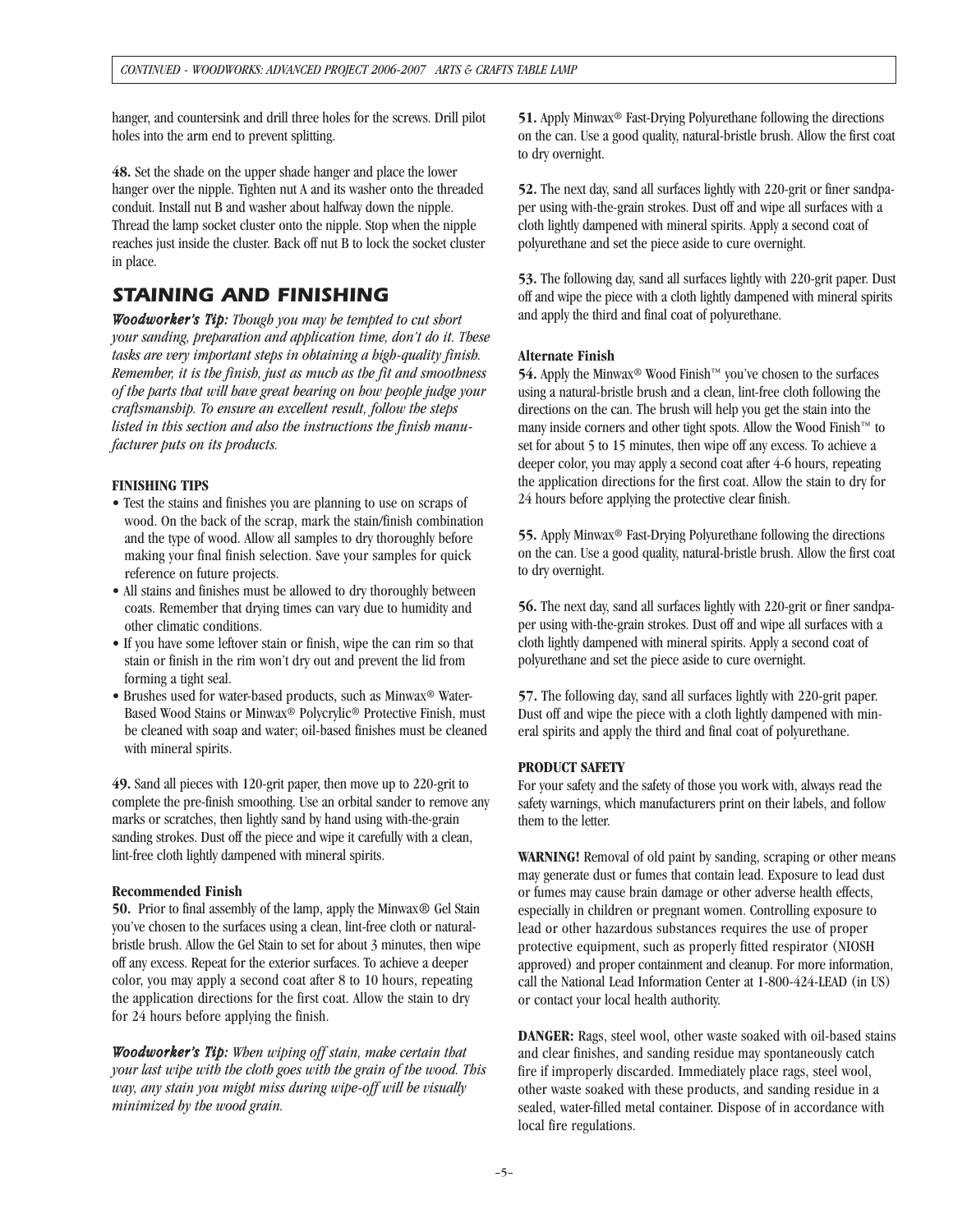### **When using oil-based wood finishing products: CAUTIONS: CONTAINS ALIPHATIC HYDROCARBONS.**

Contents are **COMBUSTIBLE.** Keep away from heat and open flame. **VAPOR HARMFUL.** Use only with adequate ventilation. To avoid overexposure, open windows and doors or use other means to ensure fresh air entry during application and drying. If you experience eye watering, headaches, or dizziness, increase fresh air, or wear respiratory protection (NIOSH approved), or leave the area. Avoid contact with eyes and skin. Wash hands after using. Keep container closed when not in use. Do not transfer contents to other containers for storage.

**FIRST AID:** In case of eye contact, flush thoroughly with large amounts of water for 15 minutes and get medical attention. For skin contact, wash thoroughly with soap and water. In case of respiratory difficulty, provide fresh air and call physician. If swallowed, call Poison Control Center, hospital emergency room, or physician immediately.

#### **DELAYED EFFECTS FROM LONG-TERM OVEREXPOSURE.**

Contains solvents which can cause permanent brain and nervous system damage. Intentional misuse by deliberately concentrating and inhaling contents may be harmful or fatal.

**WARNING:** This product contains chemicals known to the State of California to cause cancer and birth defects or other reproductive harm. **DO NOT TAKE INTERNALLY. KEEP OUT OF REACH OF CHILDREN.** CONFORMS TO ASTM D-4326. Contact a physician for more health information.

#### **When using water-based wood finishing products:**

**CAUTIONS:** Use Only With Adequate Ventilation. To avoid overexposure, open windows and doors or use other means to ensure fresh air entry during application and drying. If you experience eye watering, headaches, or dizziness, increase fresh air, or wear respiratory protection (NIOSH approved), or leave the area. Avoid contact with eyes and skin. Wash hands after using. Keep container closed when not in use. Do not transfer contents to other containers for storage.

**FIRST AID:** In case of eye contact, flush thoroughly with large amounts of water. Get medical attention if irritation persists. If swallowed, get medical attention immediately.

**WARNING:** This product contains chemicals known to the State of California to cause cancer and birth defects or other reproductive harm. **DO NOT TAKE INTERNALLY. KEEP OUT OF REACH OF CHILDREN.** CONFORMS TO ASTM D-4326. Contact a physician for more health information.

#### **SOURCES**

Grand Brass Lamp Parts (212) 226-2567 www.grandbrass.com One 10-ft. 18/2 SPT-1 cord with molded plug, #WIC10FTBL, \$1.50 One black rotary line switch for SPT-1 cord, #SW423BL, \$0.80 One 1/8 ips female black bushing, #BG201B, \$0.10 Two 10" x 1/8 ips steel pipe, #PIST10, \$0.75 ea. One 9" x 1/8 ips steel pipe, #PIST09, \$0.75 Three straight coupling brass 1/8F thru, #NE449, \$0.20 ea. Two 1/8m bottom x 1/8f side, 1/2 ball 90-degree armback, #AB335NP \$0.75 ea. One 5" x 1/8 ips nipple steel, #NI5-0X1/8, \$0.60 Two 1/8 ips.slip star lock washer, #WA1/8STAR, \$0.02 ea. Three 1/8 hex nut, brass, #NU424, \$0.08 ea. Two 3-1/2" plain (J) arm brass 1/8m ips, #ARJL, \$2.25 ea. One small turned cluster body, 2-piece, #BOS2XB, \$2.50 Two MD wire nut, #WINUTG, \$0.10 Two cast-brass uno-threaded keyless socket with 1/8 ips bushing and setscrew, #SO9347CB, \$10 ea. Processing fee for order under \$50: \$10. Total cost: Lamp electrical parts, \$50 plus shipping.

Southern Front Stained Glass (281) 890-5860 www.southernfront.com Wissmach Glass, W0101, Dark Green and Opal Wispy Five 10-1/2" x 16" panels, \$27 Fletcher-Terry steel glass cutter, \$4.50.

Woodworkers Supply (800) 645-9292 www.woodworker.com Felt discs, #933-671, \$2.99 strip of 60 1/4" straight bit, #03-140, \$13.99 1/4" router guide bushing, #938-048, \$7.99

> This project was adapted with permission from *American Woodworker*® magazine, Home Services Publications, Inc., an affiliate of Reader's Digest Association, Inc., Suite 700, 2915 Commers Drive, Eagan, MN 55121. ©Copyright 1995. All rights reserved. For subscriptions call toll-free: 1-800-666-3111.

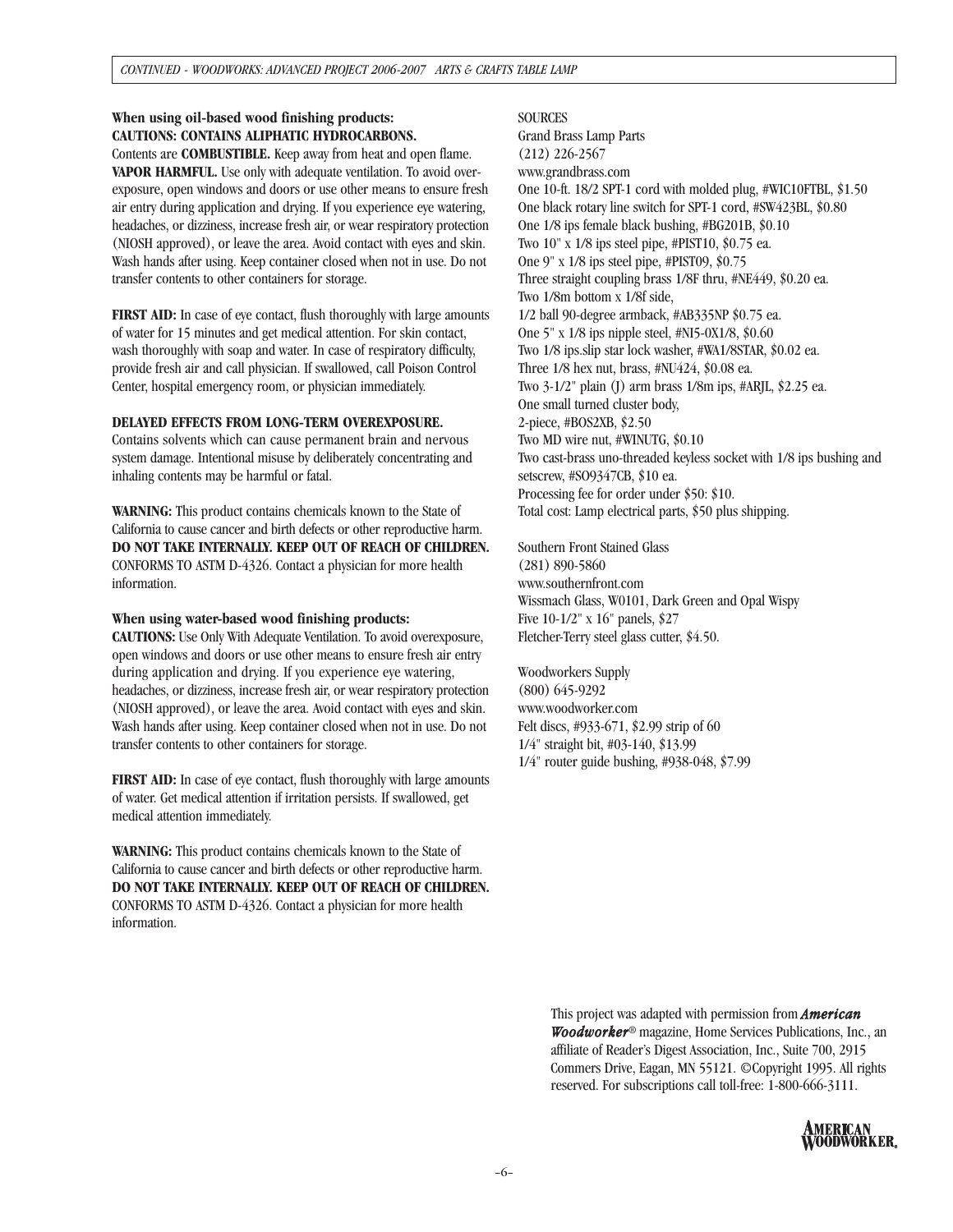## *FIG 1. LAMP DETAILS*



DETAIL 2 Back of Lamp Arm Bottom

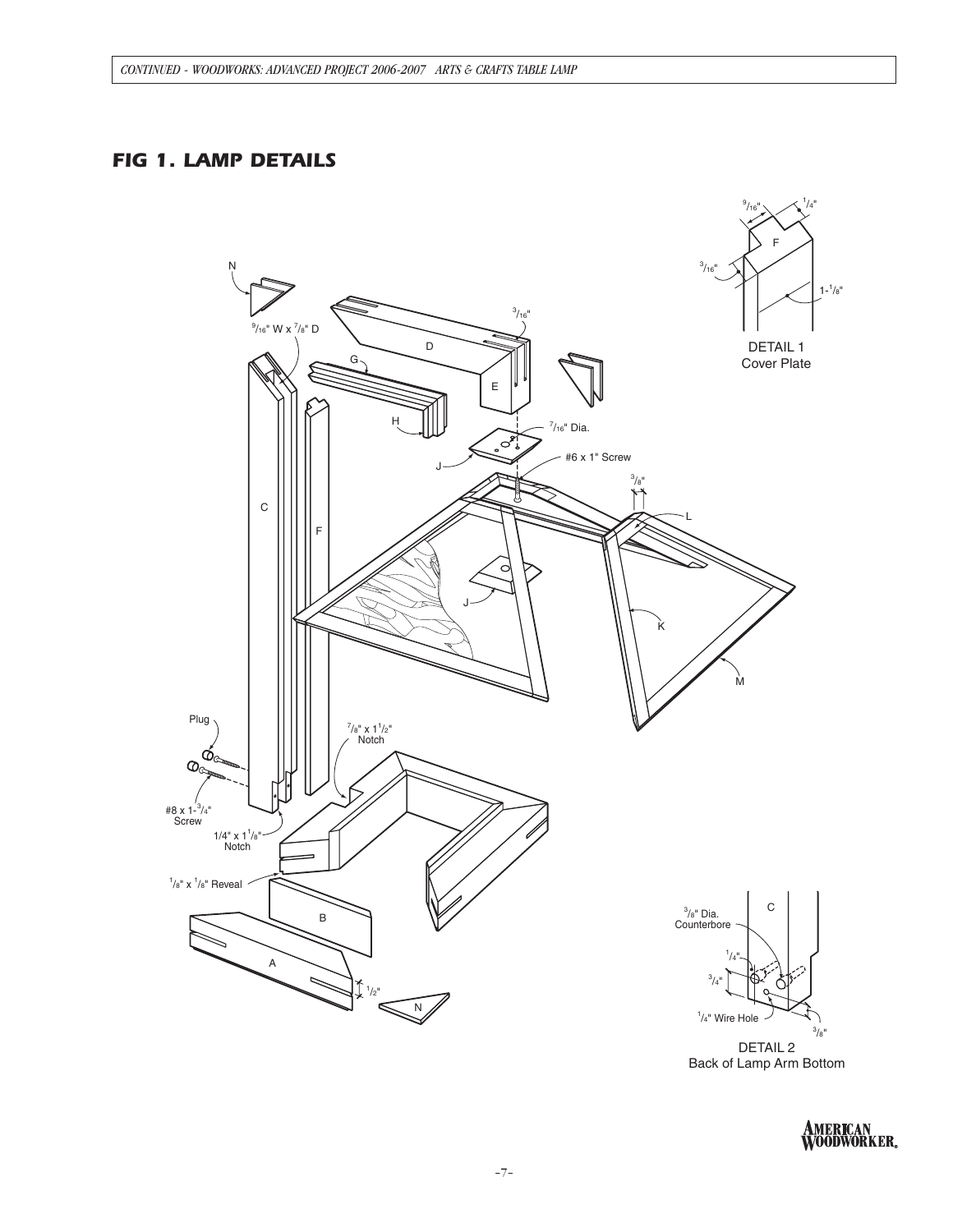### *FIG 2. CUT THE ANGLED HALF-LAP JOINTS*



*FIG 3. HALF-LAP JOINTS*





*FIG 4. ASSEMBLE THE FRAME*







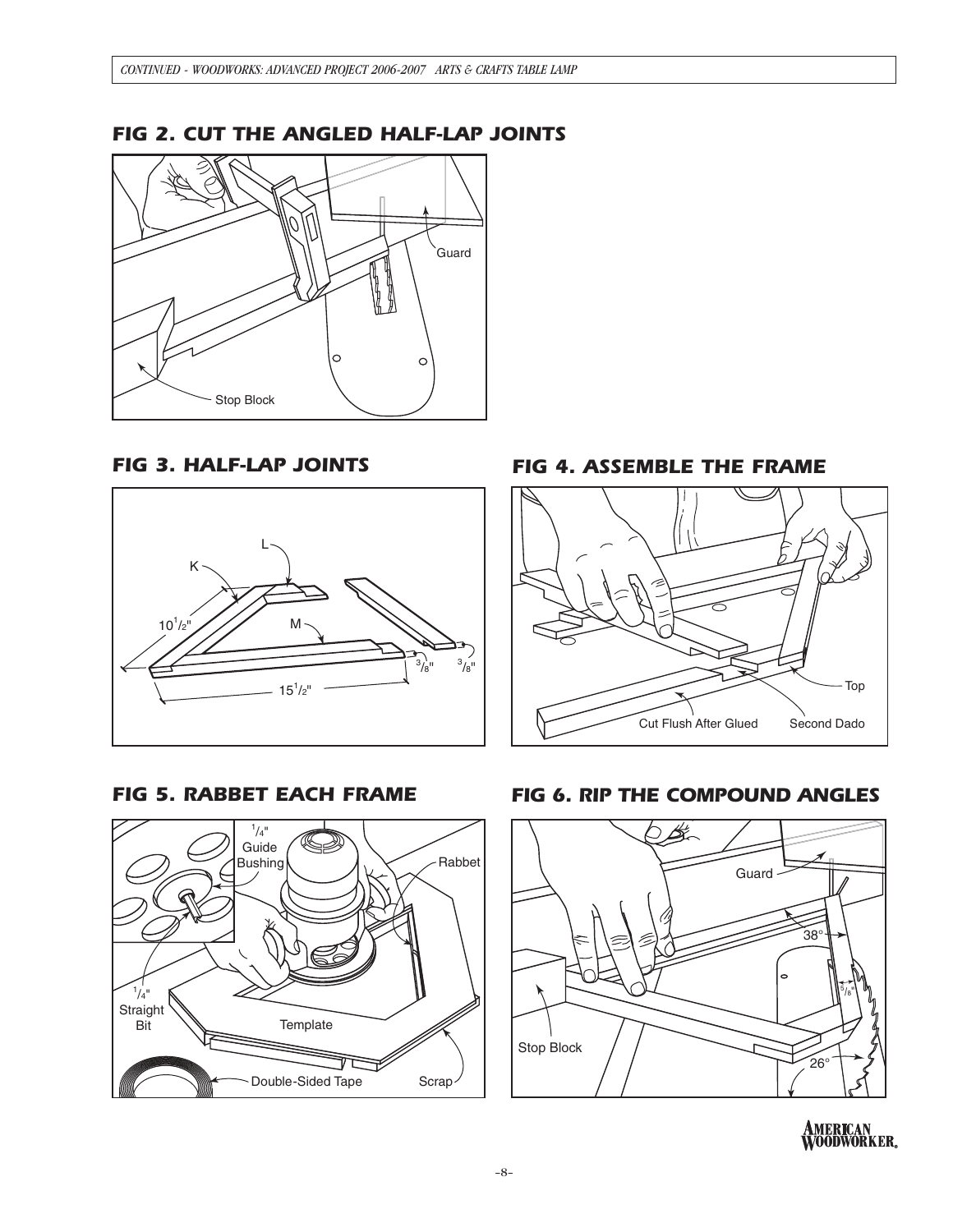### *FIG 7A. BEVELED ENDS*



### *FIG 8. CUT THE SHADE HANGERS*



*FIG 10. CUT SLOTS FOR SPLINES*



### *FIG 7B. INSIDE OF SHADE FRAME*



### *FIG 9. CROSSCUT SLED*



### *FIG 11. SPLINE SLOT SLED*



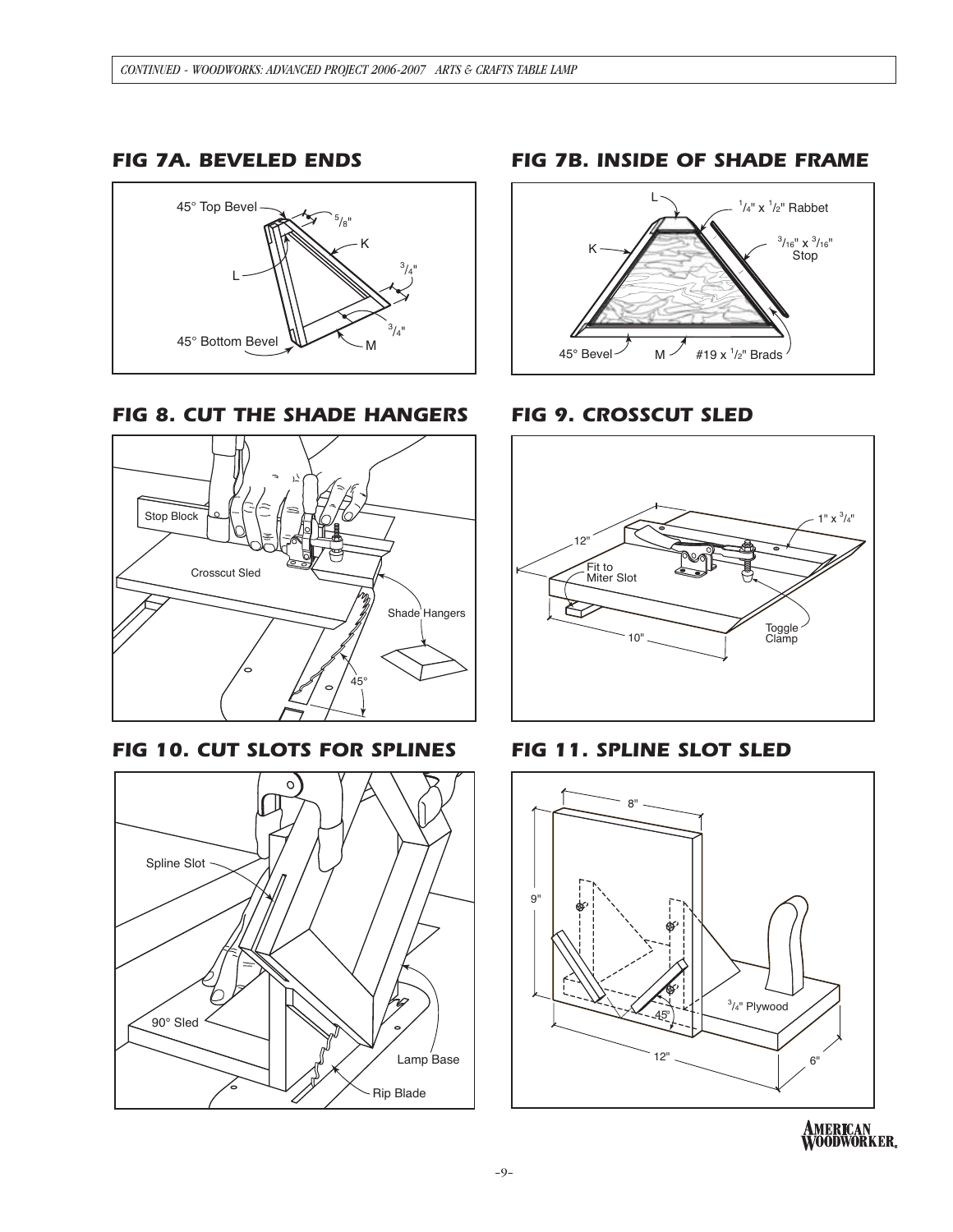

## *FIG 13. CLUSTER WIRING*



## *FIG 14. SOCKET ASSEMBLY*